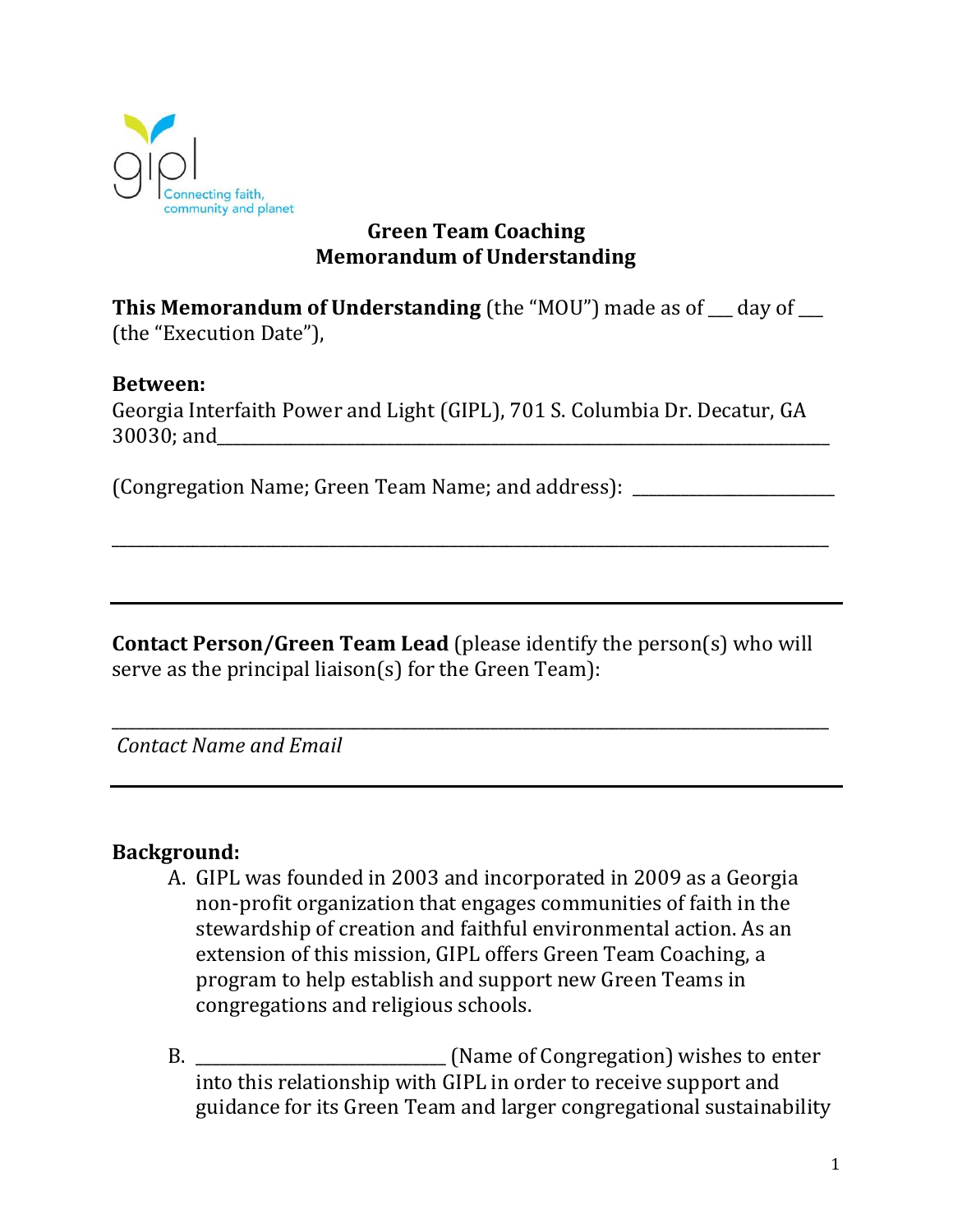efforts. To achieve this purpose, this congregation and GIPL wish to enter into a relationship of mutual support.

# **Understanding of the Parties**

GIPL will enter a cooperative relationship with (Congregation) with the following understandings and commitments:

- A. GIPL will provide a staff member to serve as a committed Green Team Coach for the congregation for a 12-month period. After this timeframe, GIPL will continue to provide support and resources to the congregation's Green Team as needed but the Green Team will not have a dedicated GIPL coach.
- B. The Green Team Coach will attend one Green Team meeting every two months, and will otherwise be available through email or phone as needed.
- C. The Green Team Coach will commit to following up with the Green Team Leader of this congregation at least once a month, outside of the monthly Green Team meeting, to receive updates and provide support. The Green Team Coach may initiate follow up correspondence more often as available.
- D. The Green Team Coach will be readily accessible to all members of the Green Team and congregational clergy/staff as they have questions or need support for their initiatives.

will enter into this agreement and commit to the following:

- A. The Green Team will commit to recruiting and maintaining a membership of no less than 3 individuals (that are non-staff members).
- B. The Green Team will hold at least one regularly scheduled meeting every month, and will record and distribute meeting minutes to all members, the Green Team Coach, and pastoral staff (as appropriate).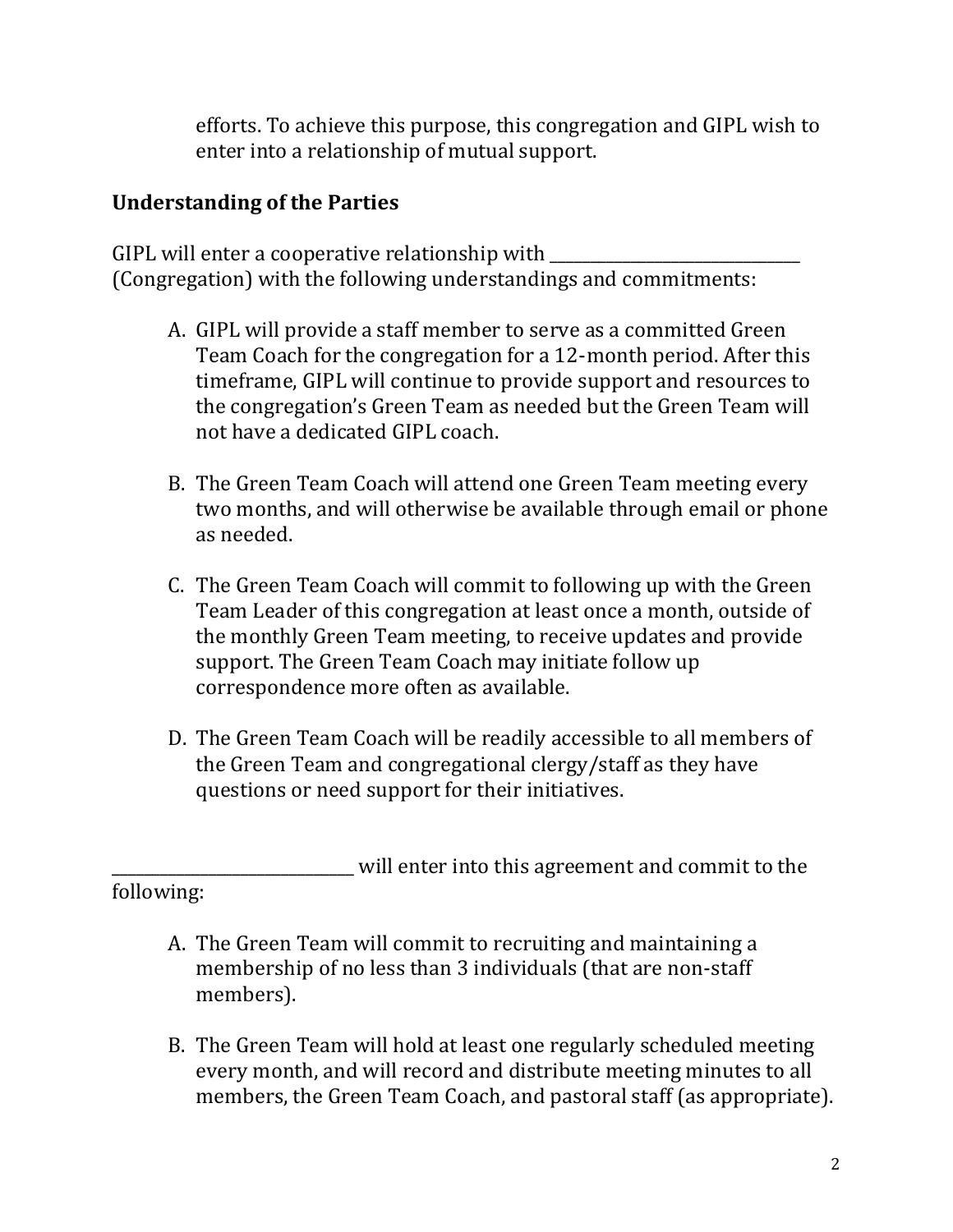Additionally, The Green Team should consider more frequent meetings if there is an upcoming event, or planning-heavy program/initiative.

- C. The Green Team will commit to consistent and transparent communication with its members, congregational staff, GIPL Green Team Coach, and additional GIPL staff as appropriate. As challenges arise, the Green Team Leader should communicate to GIPL and their Green Team Coach as soon as possible.
- D. At least one representative from the Green Team will commit to attending one virtual GIPL Green Team Roundtable monthly meeting per quarter.
- E. With the help of the GIPL coach, the Green Team will develop a mission statement and a strategic plan for its operation that aligns with the high impact solutions from Drawdown Georgia.
- F. The Green Team will host at least two events over the 12 month coaching period. One event should be educational in nature (panel, speaker, documentary, etc.) and the other should be action oriented (clean up day, lobby day, etc.).
- G. If appropriate, the Green Team will initiate conversations with the pastoral staff and congregational leaders to participate in GIPL's Practical Climate Solution programs (Power Wise, Water Wise, Solar Wise, Zero-Waste).
- H. The Green Team will provide an opportunity for GIPL to address their clergy, committees, and the congregation as a whole about environmental justice through an Environmental Justice 101, Advocacy 101 or Environmental Racism workshop/training.
- I. Over the 12 month coaching period, the Green Team will provide GIPL with two blog post about Green Team coaching, a GIPL class or workshop, or one of the GIPL programs they participated in and their understanding of environmental stewardship as a creation care practice.